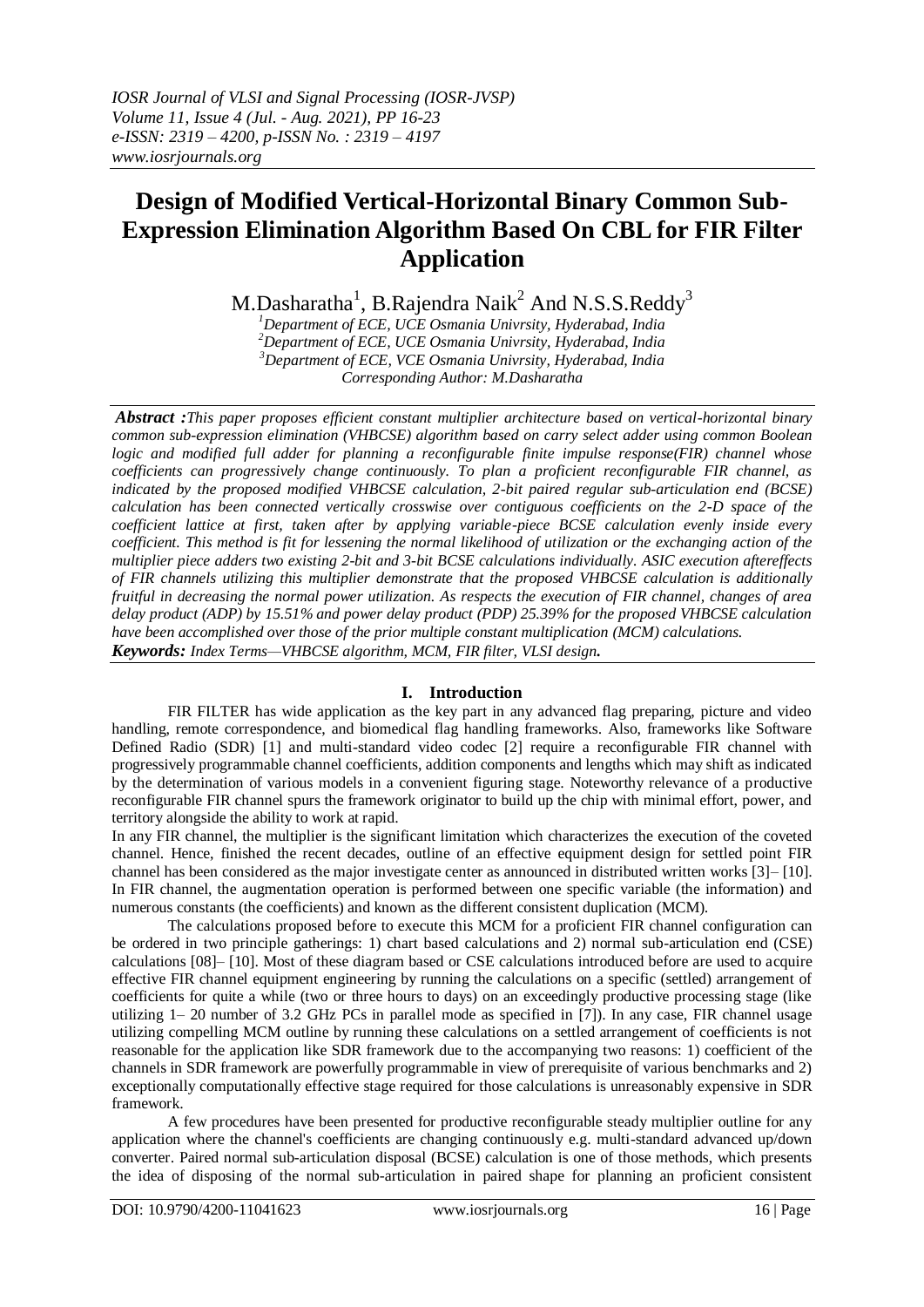multiplier, and is in this way pertinent for reconfigurable FIR channels with low intricacy. Be that as it may, the decision of the length of the paired normal sub-articulations (BCSs) makes the plan wasteful by expanding the viper step and the equipment cost. The proficiency as far as speed, power, and zone of the steady multiplier has been expanded in the work exhibited in [07] while outlining one reconfigurable FIR channel for multi-standard DUC by picking 2-bit long BCS wisely.

A few systems have been presented for productive reconfigurable steady multiplier outline for any application where the channel's coefficients are changing progressively e.g. multi-standard computerized up/down converter. Twofold normal sub-articulation end (BCSE) calculation is one of those systems, which presents the idea of dispensing with the basic sub-articulation in twofold shape for planning an effective consistent multiplier, and is in this manner material for reconfigurable FIR channels with low multifaceted nature [12]. Be that as it may, the decision of the length of the parallel normal sub-articulations (BCSs) in [12] makes the plan wasteful by expanding the viper step and the equipment cost. The effectiveness as far as speed, power, and territory of the steady multiplier has been expanded in the work introduced in [10] while planning one reconfigurable FIR channel for multi-standard DUC by picking 2-bit long BCS prudently.

Decision of the BCS of settled length (3-bit or 2-bit) in the prior proposed BCSE calculation based reconfigurable FIR channel plans leaves an extension to advance the outlined channel by considering the BCS over the neighboring coefficients and inside a solitary coefficient. The tradition considered for speaking to the info and the coefficient of the prior planned FIR channel as marked extent organize likewise gives an extension to adjust the information portrayal to marked decimal number for more extensive materialness of the proposed FIR channel in any frameworks. On concentrate the previously mentioned written works, it has been figured it out that the advancement of a proficient reconfigurable steady multiplier is especially required for its materialness in any reconfigurable framework.

### **II. Architecture Of Theproposed Vhbcse Algorithm Based Constant Multiplier**

The information stream graph of the proposed vertical-level BCSE calculation based steady multiplier (CM) plan is appeared in Fig. 5. The composed multiplier thinks about the length of the info (Xin) and coefficient (H) as 16-bit and 17-bit separately while the yield is thought to be 16-bit long. In this, the examined inputs are put away in the enlist first and at that point the coefficients are put away straightforwardly in the LUTs. Usefulness alongside equipment design of various squares of the planned VHBCSE based multiplier are clarified beneath in subtle elements



Fig1: Data flow diagram of the CM using VHBCSE algorithm.

1) Sign Conversion Block: Sign change square is required to help the marked decimal arrangement information portrayal for both the information and the coefficient. The engineering of the sign change square is appeared in Fig. 6. There is one 1's complementer circuit to create the altered form of the 16-bit (barring MSB) coefficient. One 16-bit 2:1 multiplexer produces the multiplexed coefficients relying upon the estimation of the most huge piece (MSB) of the coefficient. For negative estimation of the first coefficient, the multiplexed coefficient will be in the modified shape; else it will be as it may be.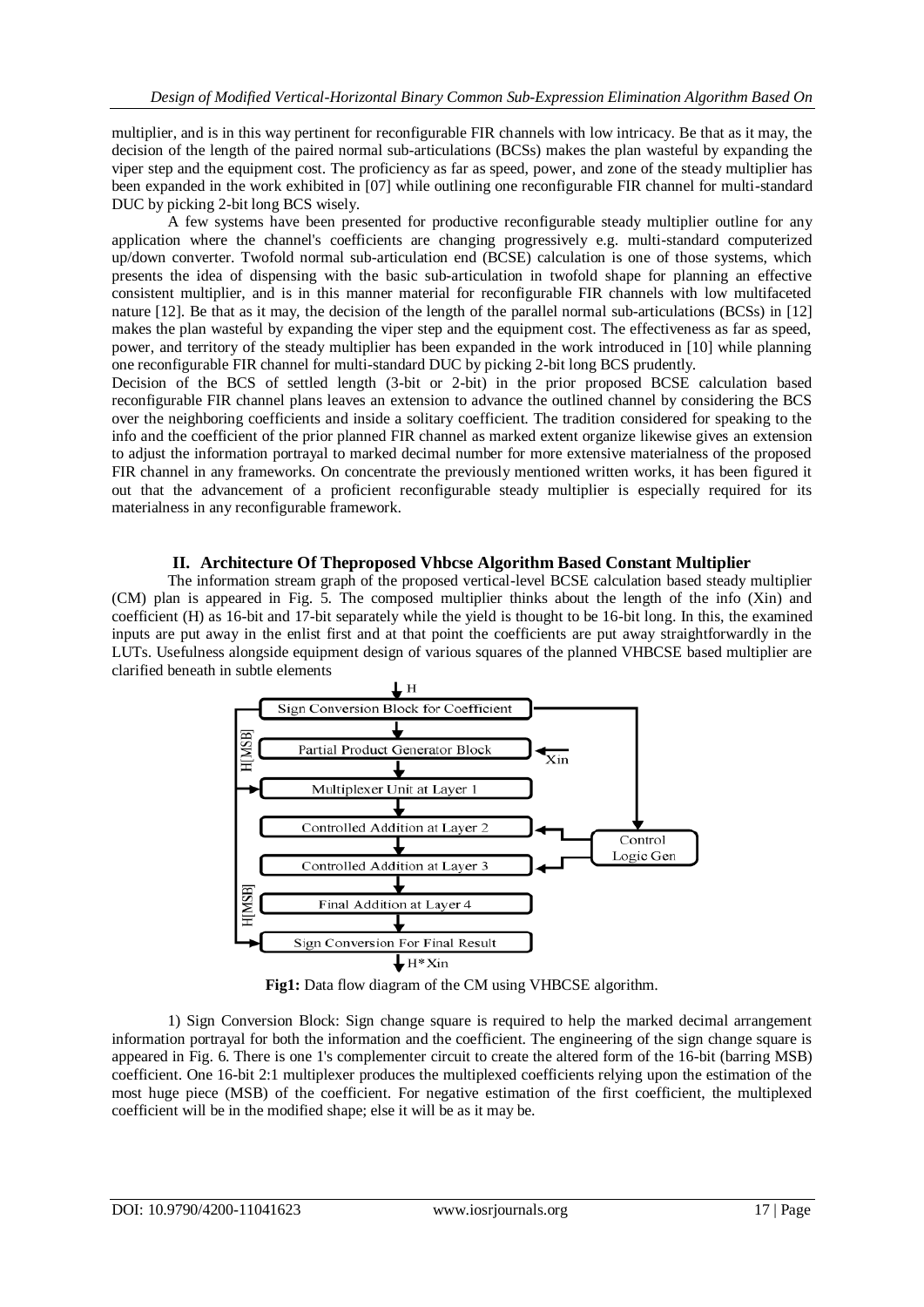

**Fig2:** Hardware architecture of the Sign Conversion Block.

2) Partial Product Generator (PPG): In BCSE technique, move furthermore, include based procedure has been utilized to create the fractional item which will be summed up in the accompanying advances/layers for creating the last duplication result. Decision of the size of the BCS characterizes the quantity of halfway items. In the proposed calculation in the layer-1, 2-bit twofold regular sub-articulations (BCSs) running from "00" to "11" have been considered, which will deliver 4 halfway items. Yet, inside four of these BCSs, a solitary snake (A0) will be required to create the halfway item just for the example "11"; the rest will be created by hardwired moving. For the coefficient of 16-bit length, 8 incomplete results of 17, 15, 13, 11, 9, 7, 5, and 3 bits (P8-P1) will be created by right moving the principal halfway item (P8) by 0, 2, 4, 6, 8, 10, 12, and 14 bits separately. This procedure helps in lessening the multiplexer's size which is utilized alongside select the best possible halfway item relying upon the coefficient's twofold esteem.



**Fig3:** Block diagram of the Partial Product Generator Unit.



**Fig4:** Block diagram of the control logic generator unit.

3) Control Logic (CL) Generator: Control rationale generator piece takes the multiplexed coefficient (Hm[15:0]) as its info furthermore, bunches it into one of 4-bit each (Hm[15:12], Hm[11:8], Hm[7:4], and Hm[3:0]) and another of 8-bit each (Hm[15:8], Hm[7:0]). As per the calculation said in Section IV, the CL generator piece will create 7 control signals depending on the balance check for 7 distinct cases. The design for the control flag generator square is appeared. The control motion for 8-bit correspondence check supposedly is delivered through the control signals produced from the 4-bit fairness check.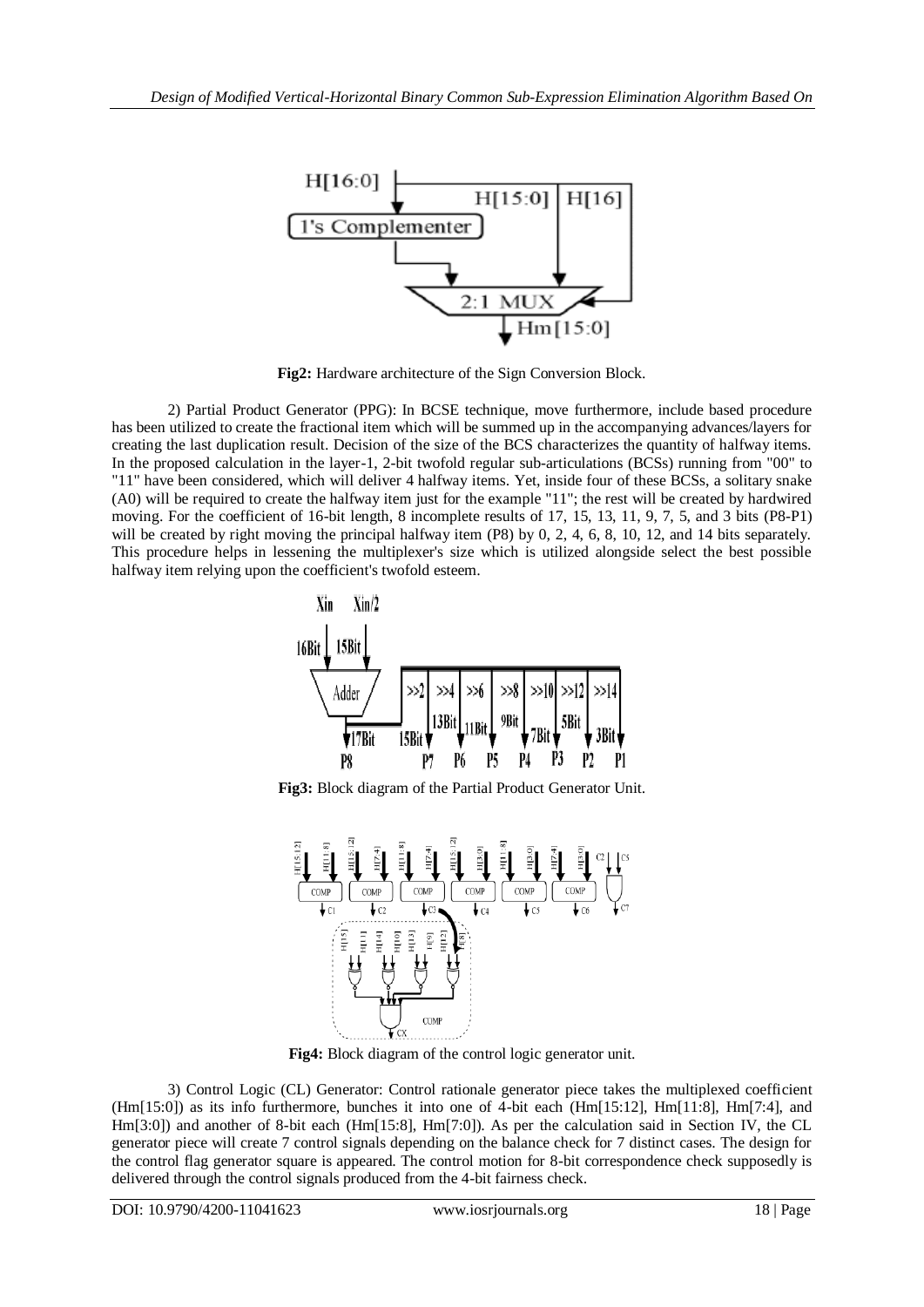

**Fig5:** Architectural details of the controlled addition at layer-2 block.



**Fig6:** Hardware architecture of the controlled addition at layer-3.

4) Multiplexers Unit: The multiplexer unit is utilized to choose the suitable information produced from the PPG unit depending on the coefficient's twofold esteem. At layer-1, eight 4:1 multiplexers are required to deliver the halfway items agreeing to the 2-bit BCSE calculation connected vertically on the MAT. The widths of these 8 multiplexers are 17, 15, 13, 11, 9, 7, 5, and 3-bit each rather than 16-bit for all, which would decrease the equipment furthermore, control utilization.

5) Controlled Addition at Layer-2: The incomplete items (PP) produced from eight gatherings of 2-bit BCSs are included for the last duplication comes about which have been performed in three layers. As per the BCSE calculation [12] proposed before, layer-2 requires four expansion (A1-A4) operations to whole up the eight PPs. Rather than coordinate expansion of these PPs, the controlled expansion operations are performed at layer 2 agreeing to the proposed VHBCSE calculation. These adders (A1-A4) are controlled relying upon the control signals (C1-C6), which were created in view of 4-bit BCSE from the control flag generator piece. The design of this square is appeared in Fig. 9, which uncovers that the spread postponement will be the most extreme between the ways which has been utilized to create AS2, AS3, AS4.



**Fig7:** Constant Multiplier architecture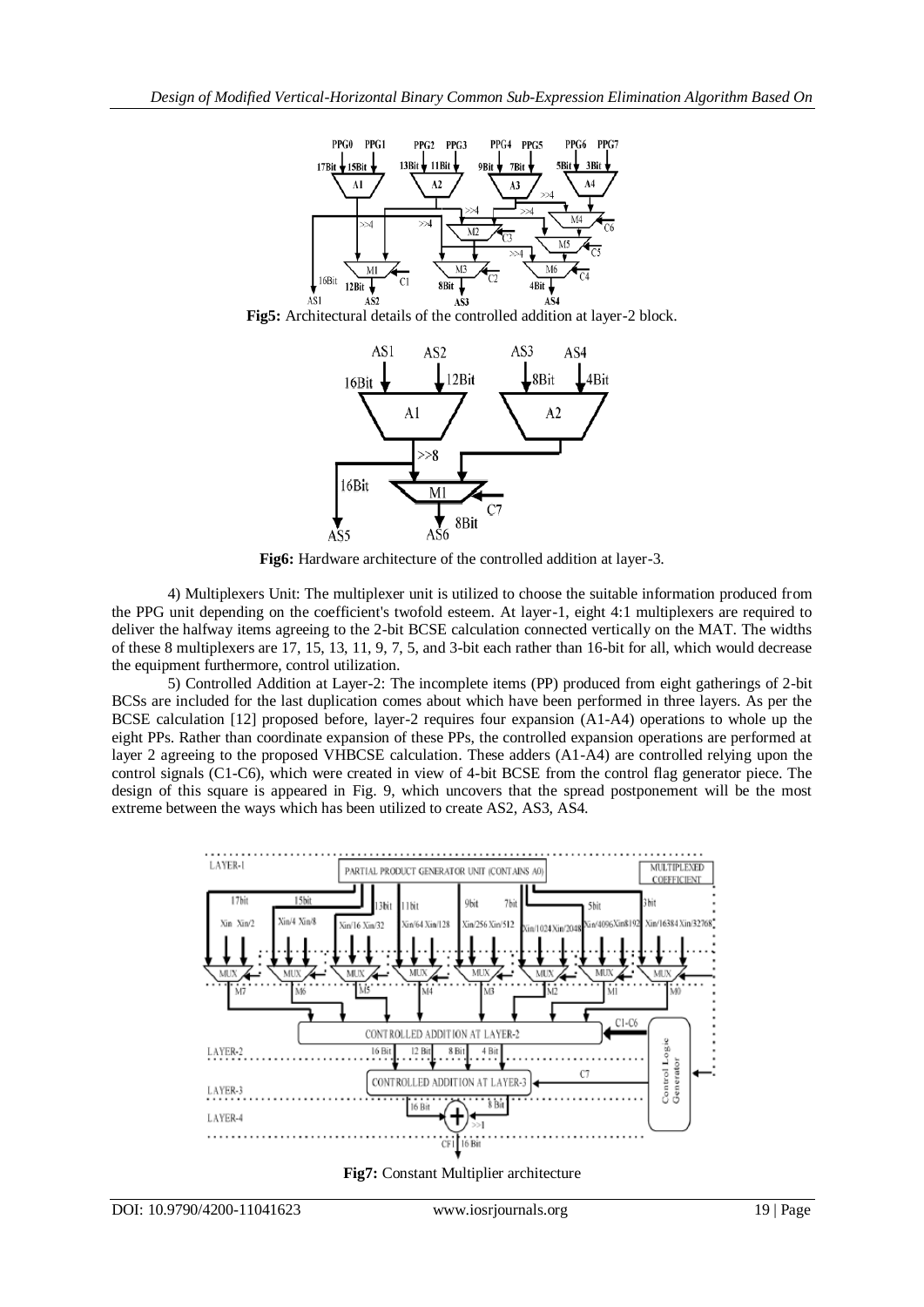6) Controlled Addition at Layer-3: The four multiplexed aggregates (AS1, AS2, AS3 and AS4) created from layer-2 are presently summed up in layer-3. In our calculation, controlled increments are performed, rather than coordinate expansion of these four wholes as appeared in Fig. 10. Thus, this expansion (A6) is controlled by the control flag (C7) which has been created in view of 8-bit BCSE from the CS generator square. it is finished up that the proliferation deferral will be 7) Final Addition on Layer-4: This square plays out the expansion operation between the two entireties (AS5-AS6) created by layer-3 to at long last create the increase result between the input and the coefficient. The piece graph of the general consistent increase is appeared.

#### **III. Proposed System**

In this proposed system we are designing the 16 bit adder using common Boolean logic. In this common Boolean logic we are using a modified full adder for less time delay.

The proposed adjusted full adder circuit as appeared comprises of two 2:1 MUX and a XOR gate. In the proposed structure, one XOR gate in the ordinary full adder is supplanted by a multiplexer square so that the basic way delay is limited. As can be seen from, the basic way delay is utilization of the full snake can be decreased. The proposed full adder is connected into exhibit multiplier decrease stage to approve the adequacy. In exhibit structure the fractional items is separated into specific levels. In each level, at whatever point there are three bits, full snake must be utilized. Out of the three data sources, one information and its supplement is given as contributions to the principal multiplexer. The other two data sources are given to XOR entryway, the yield of which will go about as a select line to both the multiplexers. The contributions of the second multiplexer are, the bits other than the convey bit. This one of a kind method for planning prompts the lessening of the exchanging action, which thus diminishes the power. Likewise, the basic way delay is likewise lessened contrasted with the existing outlines examined in writing, which prompts lessening in deferral and subsequently expanding the speed. Operation of the proposed full snake can be clarified as takes after:

a) When both B and C are zero or one, aggregate  $= A$ ;

b) When both of B or C is one and another is zero, sum=A;

c) When both B and C are zero or one, carry= B;

At the point when both of B or C is one and another is zero, carry=A;



**Fig8:** Proposed Full Adder

In proposed architecture, an area-efficient carry select adder by sharing the common Boolean logic term to remove the duplicated adder cells in the conventional carry select adder is shown in this way, it saves many transistor counts and achieves a low power. Through analyzing the truth table of a single bit full adder, to find out the output of summation signal as carry-in signal is logic '0' is the inverse signal of itself as carry-in signal is logic '1'. By sharing the common Boolean logic term in summation generation, a proposed carry select adder design. To share the common Boolean logic term, it only needs to implement one OR gate with one INV gate to generate the carry signal and summation signal pair. Once the carry-in signal is ready, then select the correct carry-out output according to the logic state of carry-in signal.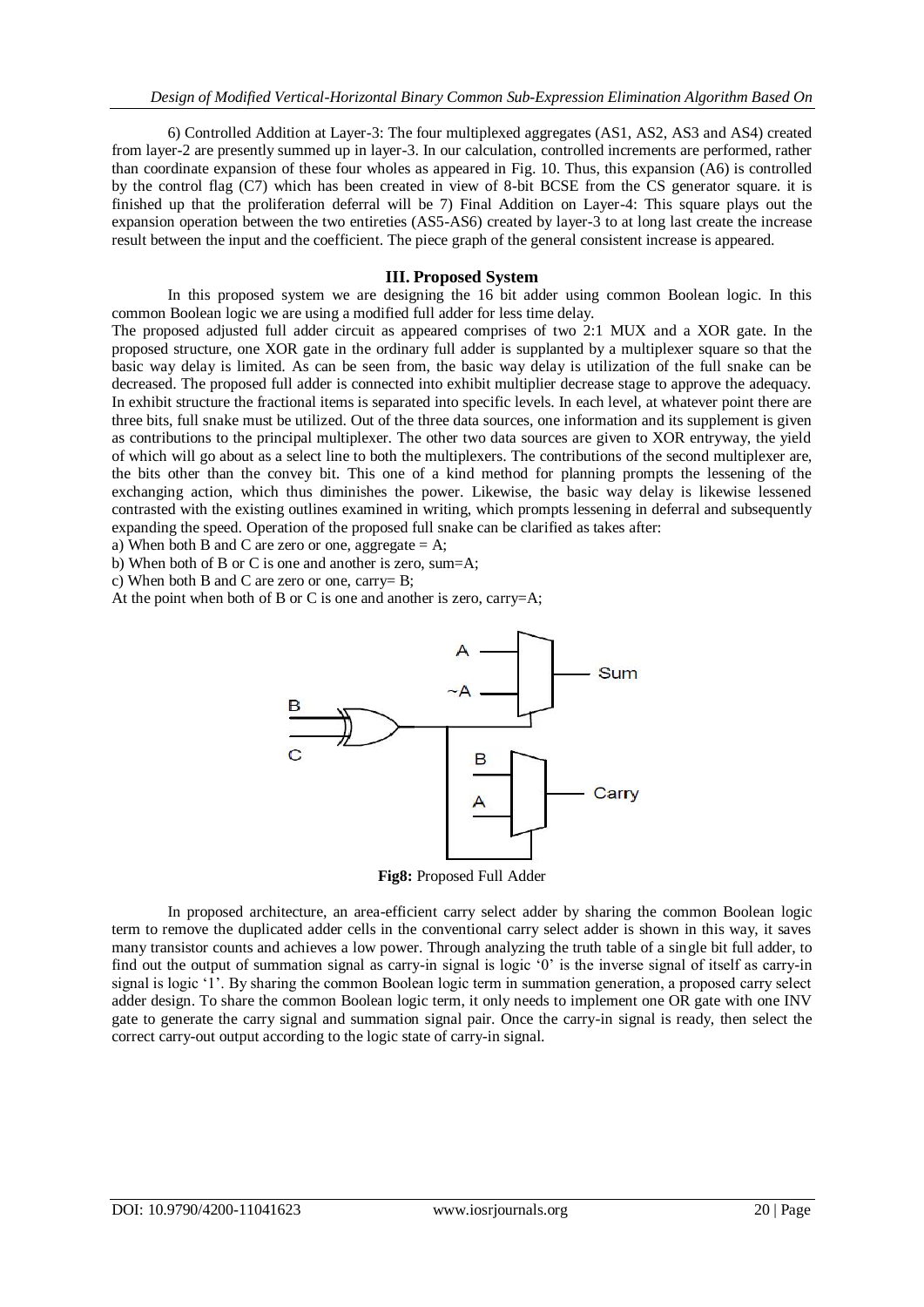

## **IV. Results And Discussions**

The modified VHBCSE algorithm based constant multiplier architecture have been implemented using Verilog Hardware description language and simulated using Xilinx ISE simulator. The synthesis results obtained are targeted for SPARTAN 3E XC3S250E FPGA. Table1 Shows that 15.51% reduce in ADP and 25.39% Reduce in PDP.



**Fig10:** RTL Schematic for the proposed design



Fig11: Simulation output for the proposed design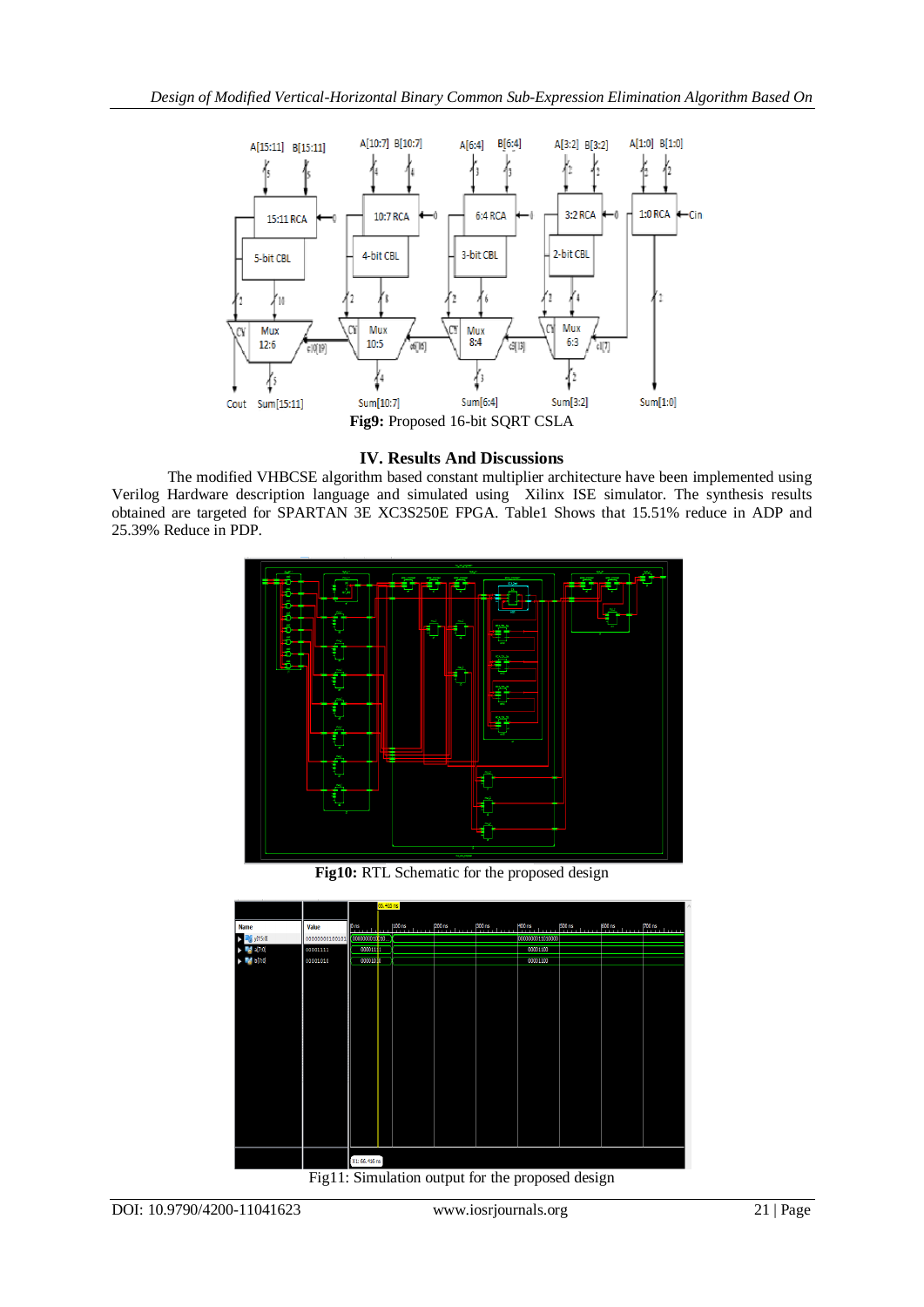| Design   | Delav  | ADP   | <b>PDP</b> |
|----------|--------|-------|------------|
| Existing | 22.290 | 3.655 | 17.386     |
| Proposed | 17.776 | 3.164 | 13.865     |

|  | Table 1: Comparison of ADP and PDP of existing and proposed |  |  |  |  |
|--|-------------------------------------------------------------|--|--|--|--|
|--|-------------------------------------------------------------|--|--|--|--|

#### **Table1::Comparison of Delay for existed and proposed Systems**



**Power Delay Product** 



**Fig 13:** Power Delay Product for proposed and existing system

## **V. Conclusions**

With a view to actualizing a proficient settled point reconfigurable FIR channel, this paper presents one new vertical-level BCSE calculation which evacuates the underlying normal sub-articulations (CSs) by applying 2-bit BCSE vertically. Encourage end of the CSs has been performed through finding the CSs exhibit inside the coefficients by applying BCSEs of various lengths on a level plane to various layers of the move and include based steady multiplier engineering. It has been demonstrated that the proposed calculation effectively lessens the normal exchanging exercises of the multiplier square adder contrasted with those of 2-bit and 3-bit BCSEs (settled piece vertical BCSE) separately. Lessening of exchanging exercises amid equipment usage of various FIR channels brings about bringing down the normal power utilization by 32% and 52% relative to these two calculations individually. Usage comes about uncover that there are impressive measure of energy reserve funds for higher request channel as a substantial number of matches can be found for more number of coefficients. The proposed modified VHBCSE calculation sets up enhancements of productivity of 15.51% of area delay product (ADP) and 25.39% in power delay product (PDP) when contrasted with those of before proposed VHBCSE calculation based FIR channel. Augmenting the proficiency furthermore, supporting the marked decimal information portrayal for both the info and coefficient make the proposed steady multiplier in view of VHBCSE calculation more reasonable for next age productive frameworks like programming characterized radio.

DOI: 10.9790/4200-11041623 www.iosrjournals.org 22 | Page